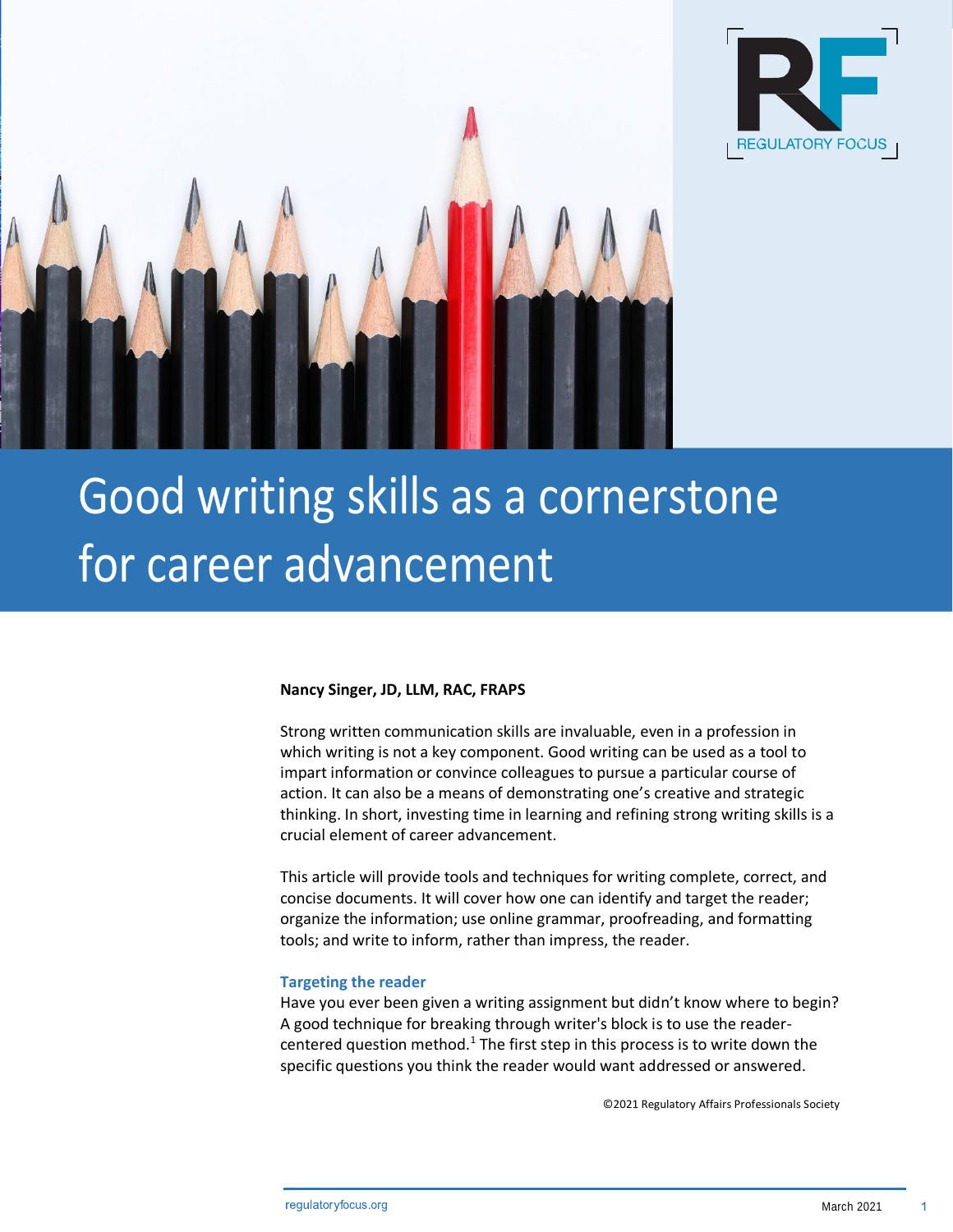If you are not sure, then imagine yourself as the reader, with the same level of experience. Think about what specific information you would want to know.

After deciding on the questions,

- Write the answers to the questions,
- Group the questions and answers under headings,
- Write the document,
- Proofread the document,
- Use the Microsoft Word 365 command or an online tool to check the readability of the document, and
- Edit and/or redraft the document to refine and focus the content.

# **Organizing content**

The way the content is organized will determine how effectively the reader grasps it (**Table,** p. 3). Many people default to writing by using the stream-ofconsciousness method. Writing that way may seem logical for the author. However, it makes the reader interpret a confusing, unstructured narrative, which will likely annoy the reader and diminish the intended impact and value of the content. This can result in wasted time for the reader and create a negative impression of the writer's organization. Below are good practices for writing well-organized regulatory correspondence:

- Start the document by clearly stating its purpose: "The purpose of this email [report, memo] is to request [discuss, demonstrate] …"
- End the introduction by outlining how the content will be organized: "The information is presented under the following headings: Background, Mission and purpose, Feasibility research; Findings and analysis, Costs, Discussion and recommendations, and Conclusion."
- Be proactive by including information about references to previous correspondence or reports in the current document. The reader likely has many documents to plough through on any given day. Facilitate engagement with the document by including the referenced information so the reader does not have to waste time searching for it.
- Consider what the document will look like when viewed on a smartphone.
- Increase the reader's ability to absorb the information quickly by:
- Grouping related information into short topics,
- Creating headings in boldface type that describe the substance of the topic, and
- Inserting white space between the topics.

# **Grammar, proofreading, and formatting**

No one appreciates reading a document full of typos and incorrect word usage. It confuses the reader and reflects poorly on the author. Using the following proofreading practices will help reduce the number of errors in a document and increase the reader's confidence in the accuracy of the correspondence.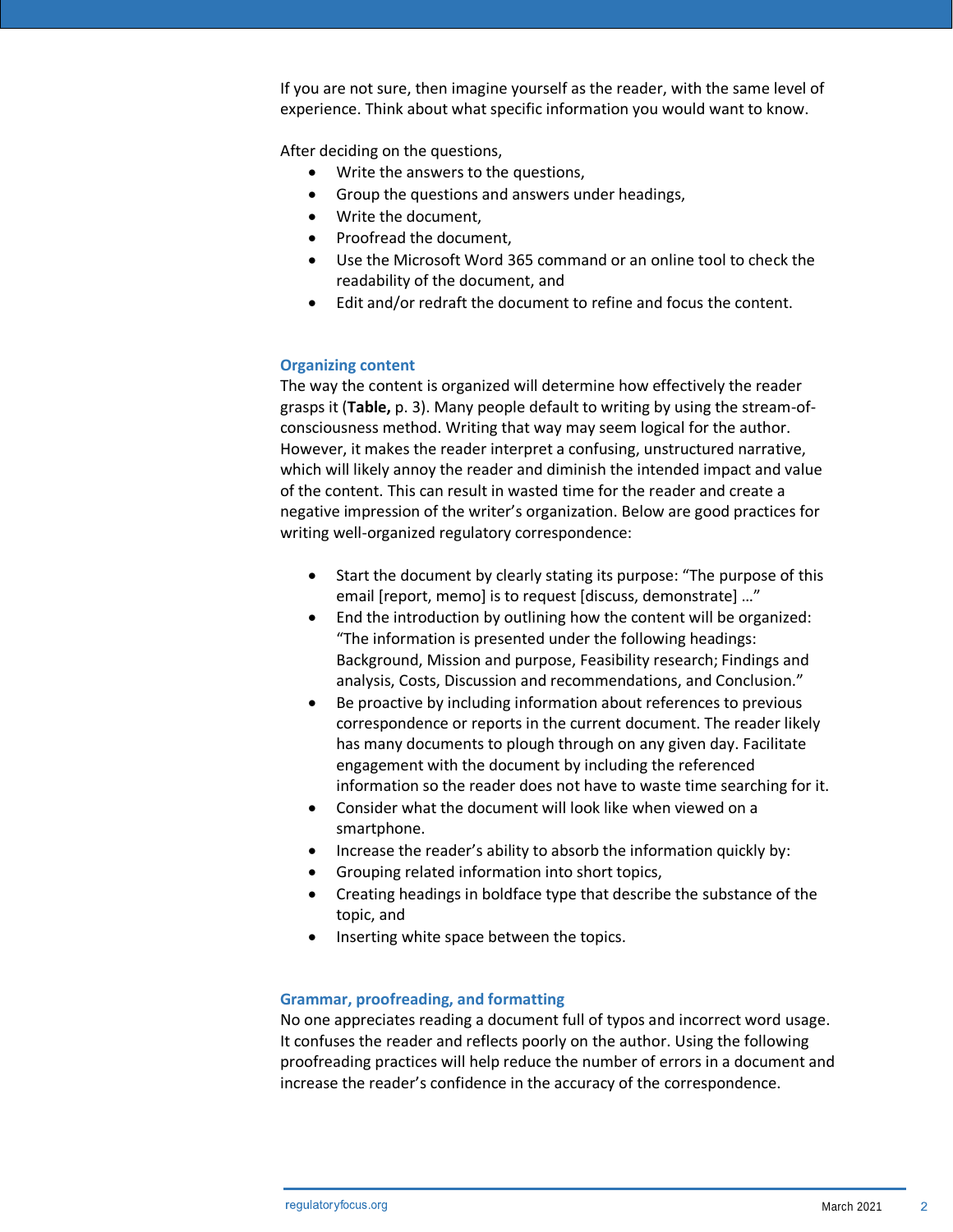# Table. Organizing content: Unstructured vs. structured

### Memo 1 - Unstructured

I request permission to attend the 2021 Annual Meeting on Oct. 6-8, 2021, in Washington, DC. Over 2000 industry and government officials will attend this meeting. My job involves understanding how the FDA will be implementing its new initiatives. The meeting will allow me to meet FDA regulators and find out what they're doing. When I return to the office, I'll distribute a trip report, so the other staff members can learn about the material that was presented. The regular registration fee is \$1695. The early bird registration fee is \$1445. The cost for travel and lodging will be \$1200. I'll be out of the office from October 5 - 8. The deadline for early-bird registration is Friday, September 10. If you are able to approve my request, I would appreciate your letting me know by that time so that I can pay the reduced fee of \$1445. Thank you.

### Memo 2 - Structured

## Request to attend 2021 annual conference

I request permission to attend the 2021 Annual Conference on Oct. 6-8 in Washington, DC.

## Benefit

More than 2,000 industry and government officials will attend this meeting. My job involves understanding how the FDA will be implementing its new initiatives. The meeting will allow me to meet FDA regulators and find out what they're doing. When I return to the office, I'll distribute a trip report, so the other staff members can learn about the material that was presented.

### Cost and time out of the office

The regular registration fee is \$1,695. The early bird registration fee is \$1,445. The cost for travel and lodging will be \$1,200. I'll be out of the office from Oct. 5-8.

#### Next steps

The deadline for early-bird registration is Friday, September 10. If you're able to approve my request, I would appreciate your letting me know by that time so that I can pay the reduced fee of \$1,445.

Thank you

#### Always:

- Use spellcheck and autocorrect but understand they do not catch every error – and sometimes create new ones. Online tools such as Grammarly<sup>2</sup> provide suggestions to help with spelling, grammar, punctuation, and usage.
- Proofread the document by listening to a computer read the document to you. Microsoft Word contains a "Read Aloud" feature. Alternatively, the online tool, TTS Reader, $3$  which will read a document aloud with various accents.
- Remove extra spaces between words by using an online tool such as TextFixer<sup>4</sup> and remove extra spaces between paragraphs, by using an online tool such as Text Fixer Line Break Removal Tool.<sup>5</sup>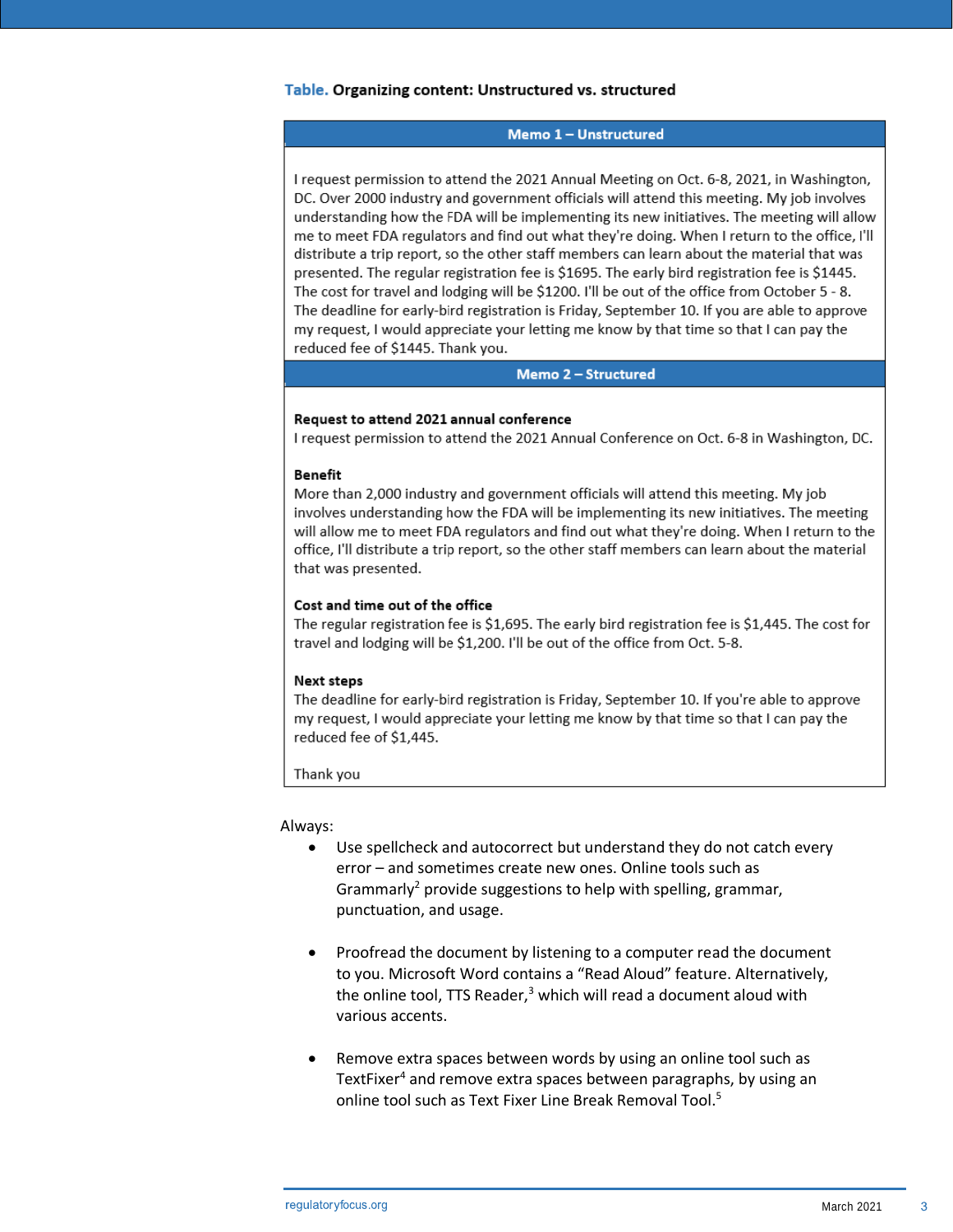## **Write to express, not impress**

The reader needs to understand your message quickly and easily. Using long, complicated sentences with complex words will likely alienate the reader and erode the ability to understand the content. Good practices for writing clear and concise regulatory correspondence include:

- Use the active voice in 90% of your writing. $6$
- Write in the active voice to emphasize the person whose actions are being described: "Mike Smith inspected the Bates Company."
- Write in the passive voice to emphasize the activity that was done: "The Bates Company was inspected." Use the passive voice if it is not known who did the action or the actor is not relevant.
- Improve readability by using shorter words and sentences. Sentences can be shortened by removing adjectives, adverbs, and redundant phrases.
	- o Don't write: "It is much more desirable to provide intrinsic and extrinsic value to others than to be engaged in accepting the generous, magnanimous, and benevolent favors dispensed willingly by others."
	- o Write: "It is better to give than receive."
- Ensure that the average sentence length does not exceed 17 words.
- Write so that a reader with a grade 10-12 education and at least 40% of the US population can understand its contents.
- Check the Flesch-Kincaid Grade Level,<sup>6</sup> Flesch Reading Ease<sup>6</sup> of a document, and its percentage of verbs in the passive tense in Microsoft Word 365. To do this:
	- o Click on File in the Home toolbar at the top of the screen.
	- o Click on Options at the bottom of the blue panel on the left of the screen.
	- o Click on Proofing.
	- o Under the section, "When correcting spelling and grammar in Word," click on "Show readability statistics."
	- o Click OK.
	- o After writing the document, click Review on the Home toolbar.
	- o Click on Spelling & Grammar.
	- o After considering the suggestions provided by Spelling & Grammar, the statistics will appear.
- Consider online tools that will provide much of this information, including Test Document Readability.<sup>6,7</sup>

# **Conclusion**

Companies that encourage their employees to communicate clearly are more productive and have a higher employee satisfaction rate. The ability to write clear, complete, and accurate documents can help advancement as a regulatory professional. Professionals who have mastered the skills of good, effective writing can, become role models and mentors to their colleagues. They demonstrate the point made by Dr. Robert D. Smith, who said, "People are doing you a favor by reading what you write. Don't make them work too hard."8